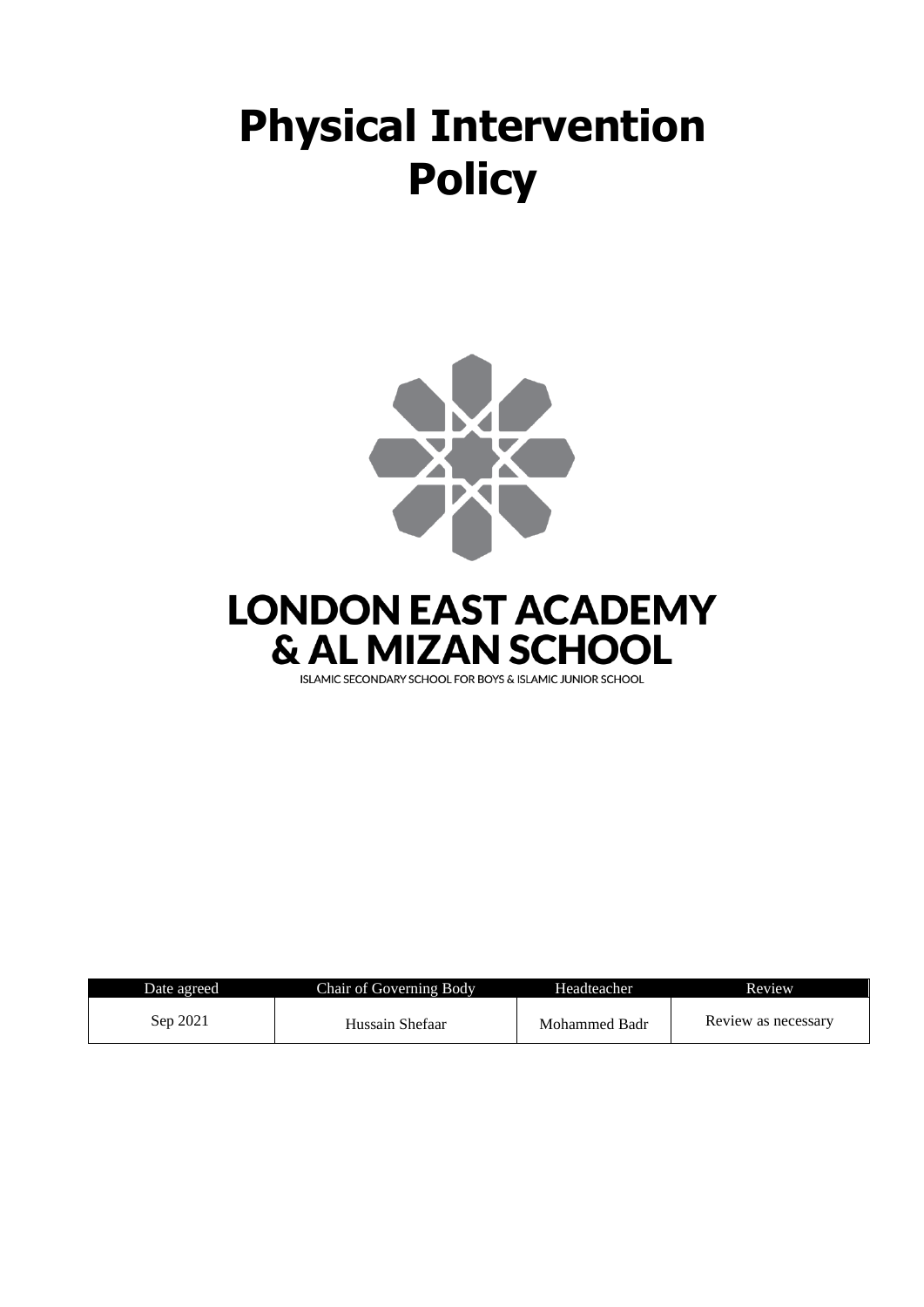# INTRODUCTION

The school's aims of creating a calm, well-ordered and secure atmosphere are designed to prevent physical incidents. Any person who touches another person without his or her consent runs the risk of being accused of committing an unlawful act. Staff members working with children have a duty to safeguard their welfare. Sometimes, this obligation overrides a child's right not to be touched. The Law<sup>1</sup> allows teachers and others named by the Headteacher to use such force as is reasonable in circumstances to pupils from:

- committing any offence (or what would be an offence for an older pupil);
- causing personal injury, to or damage to property of, any person (including self) or;
- **•** prejudicing the maintenance of good order and discipline at the school or among any pupils receiving education at the school, whether during a teaching session or otherwise.

The degree of force used should be the minimum needed to achieve the desired result. Force should not be used to prevent trivial misbehaviour. Proper account must be taken of those children who have particular special educational need (SEN) and/or disability. Examples of possible situations could include:

- a pupil attacks another pupil or a member of staff or involved in a fight;
- a pupil is causing, or at risk of causing, injury or damage by accident, by rough play, or by misuse of dangerous materials, substances or objects;
- **E** a pupil's actions likely to cause an accident or injury to self or others;
- a pupil absconding from a class or trying to leave school:
- a pupil persistently refuses to obey an order to leave an area, or;
- **•** a pupil behaves in such a way that seriously disrupts a lesson.

#### DEFINITION OF RESTRAINT

Physical restraint at London East Academy and Al Mizan School is the positive application of force with the intention of protecting children from harming themselves or others or seriously damaging property. This policy on restraint should be read in conjunction with the school's discipline and behaviour policy.

# SPECIFIC AIMS OF THE RESTRAINT POLICY

- To protect every person in the school community from harm.
- To protect all pupils against any form of physical intervention which is unnecessary, inappropriate, excessive or harmful.
- To provide adequate information and training for staff so that they are clear as to what constitutes appropriate behaviour and to deal effectively with potentially challenging situations.

# A RATIONALE FOR RESTRAINING PUPILS

Physical restraint should avert danger by preventing or deflecting children's action or perhaps by removing a physical object, which could be used to harm themselves. It is only likely to be needed if a child is not able to exercise self-control of emotions and behaviour. It is not possible to define every circumstance in which physical restraint would be necessary or appropriate and staff will have to exercise their own judgement in situations which arise within the above categories. Staff should always act within the school's policy on discipline and behaviour, particularly in dealing with disruptive behaviour.

Staff should be aware that when they are in charge of children during the school day, or during other supervised activities, they are acting in *loco parentis* and should, therefore, take reasonable action to ensure pupils' safety and well being.

#### ALTERNATIVE STRATEGIES

There are some situations in which the need for physical restraint is immediate and where there are no equally effective alternatives (e.g. if a pupil is about to run across a road). However, in many circumstances there are alternatives which could include:

<sup>&</sup>lt;sup>1</sup> The Education Act of 1996, and; Article 4 of the Education Order 1998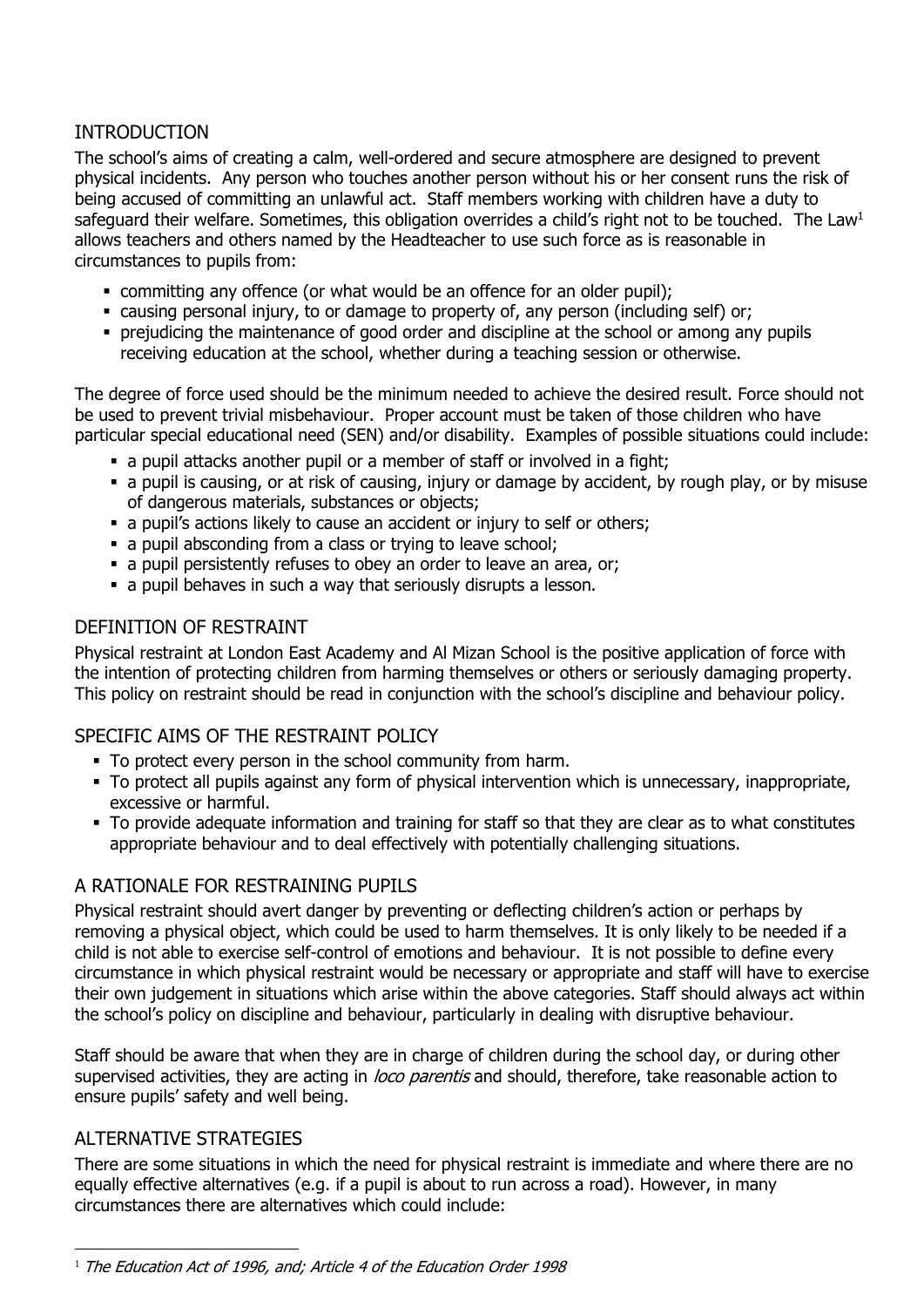- Repeating the instruction(s) until the pupil complies.
- **Use of a distracter, such as a loud whistle, to interrupt the behaviour (such as a fight) long enough** for other methods of verbal control to be effective.
- Withdrawal of attention (audience) e.g. if an action such as damage to property is threatened.
- Other techniques designed to defuse the situation, such as the avoidance of confrontation, or use of humour (some incidents can be dealt with later when emotions are no longer running high).
- The employment of other sanctions consistent with the school's policy on discipline and behaviour.

#### USE OF PHYSICAL RESTRAINT

Physical restraint should be applied as an act of care and control with the intention or re-establishing verbal control as soon as possible and, at the same time, allowing the pupil to regain self-control. It should never take a form which could be seen as a punishment.

Staff are only authorised to use reasonable minimum force in applying physical restraint. In all circumstances other methods should be used if appropriate or effective physical restraint should be a last resort. When physical restraint becomes necessary:

| The staff member should                           | The staff member should not                                   |  |  |
|---------------------------------------------------|---------------------------------------------------------------|--|--|
| • Tell the pupil what they are doing and why.     | Act in temper (involve another staff member if they fear<br>٠ |  |  |
| • Use the minimum force necessary.                | loss of control).                                             |  |  |
| • Involve another member of staff if possible.    | Be involved in a prolonged verbal exchange with the pupil.    |  |  |
| • Tell the pupil what s/he must do for you to     | Involve other pupils in the restraint.                        |  |  |
| remove the restraint (this should be repeated).   | • Touch or hold the pupil in <i>private</i> areas.            |  |  |
| • Use simple and clear language.                  | • Twist or force limbs back against a joint.                  |  |  |
| • Hold limbs above a major joint if possible e.g. | Bend fingers or pull hair.                                    |  |  |
| above the elbow.                                  | Hold the pupil in a way which will restrict blood flow or     |  |  |
| • Relax the restraint in response to the pupil's  | breathing e.g. around the neck.                               |  |  |
| compliance.                                       | Slap, punch, kick or trip up the pupil.                       |  |  |

# ACTIONS AFTER AN INCIDENT

A member of the school leadership team (SLT) should be informed of any incident as soon as possible and will take responsibility for making arrangements for debriefing once the situation has stabilised. An appropriate member of the teaching staff should always be involved in debriefing the pupil involved and any victims of the incident should be offered support, and their parents informed.

If the behaviour is part of an ongoing pattern it may be necessary to address the situation through the development of a behavioural IEP (individual education plan), which may include an anger management programme, or other strategies agreed by the Pastoral Lead or the Headteacher.

All incidents should be recorded immediately on the Pupil Restrain Report Form (attached). All sections of this report should be completed so that in the event of any future complaint a full record is available. A member of the leadership team will contact parents as soon as possible after an incident, normally on the same day, to inform them of the actions that were taken and why, and to provide them with an opportunity to discuss it.

#### RISK ASSESSMENTS

If we become aware that a pupil is likely to behave in a disruptive way that may require the use of reasonable force, we will plan how to respond if the situation arises. Such planning will address:

- Management of the pupil ( e.g. reactive strategies to de-escalate a conflict, holds to be used if necessary).
- **Involvement of parents to ensure that they are clear about the specific action the school might need** to take.
- **EXEL Briefing of staff to ensure they know exactly what action they should be taking (this may identify a** need for training or guidance).
- **Identification of additional support that can be summoned if appropriate.**